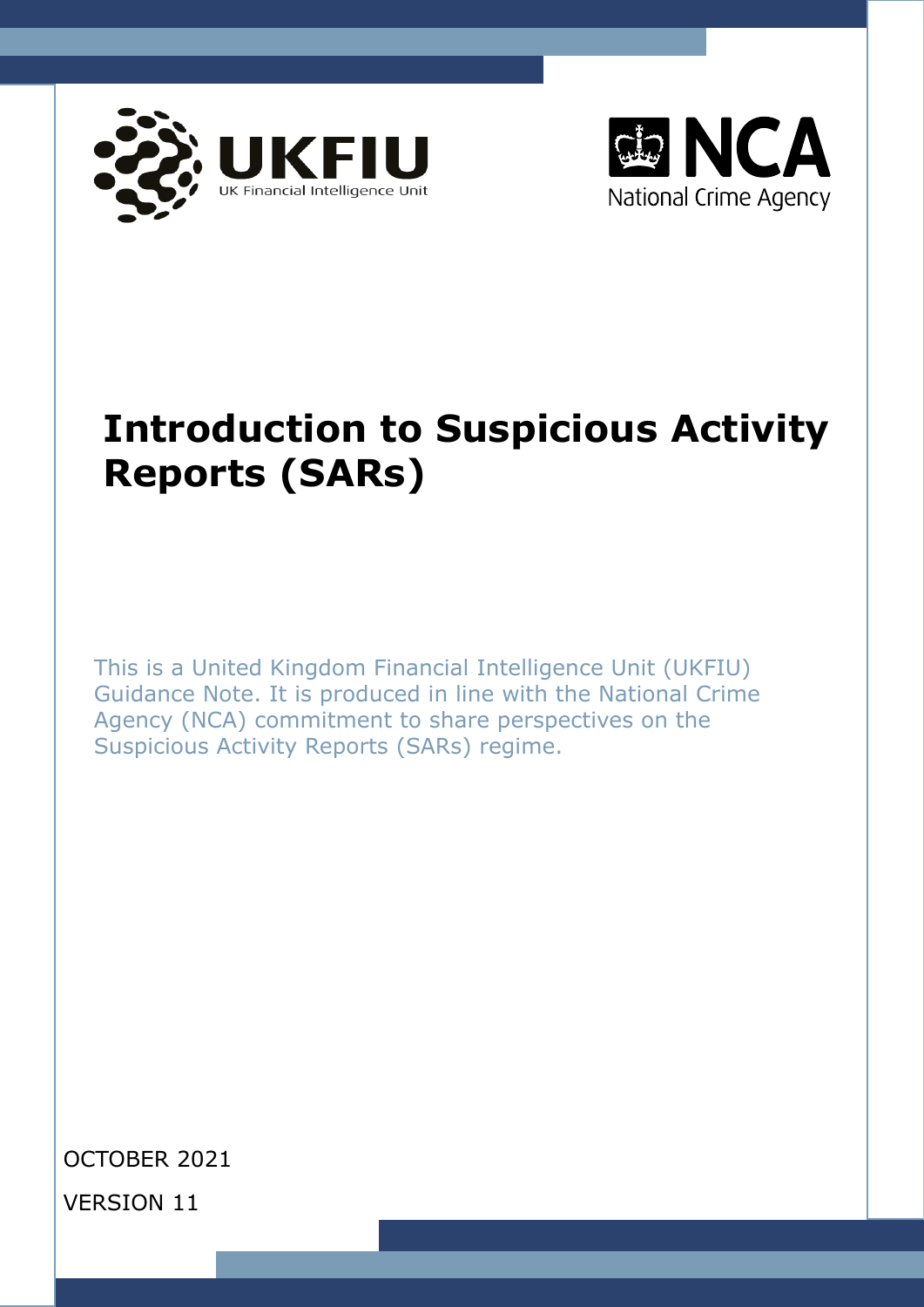#### **Overview**

**This document seeks to provide an introduction to the Suspicious Activity Reports (SARs) regime. More in depth advice and guidance on the submitting of SARs can be found from the UKFIU section of the National Crime Agency (NCA) website [www.nationalcrimeagency.gov.uk.](http://www.nationalcrimeagency.gov.uk) See also the UKFIU Guidance Note 'Submitting A SAR Within The Regulated Sector'.**

### **What is a SAR?**

A SAR is a Suspicious Activity Report, a piece of information which alerts law enforcement that certain client/customer activity is in some way suspicious and might indicate money laundering or terrorist financing.

### **Reason for suspicion**

Submitting a SAR provides law enforcement with valuable information on potential criminality. It also protects you, your organisation and UK financial institutions from the risk of laundering the proceeds of crime and terrorist financing.

By submitting a SAR to the NCA, you will be complying with any potential obligations you have under the Proceeds of Crime Act 2002 (POCA) and Terrorism Act (TACT) 2000.

## **When do I submit a SAR?**

As soon as you **'know'** or **'suspect'** that a person is engaged in money laundering or dealing in criminal property, you must submit a SAR.

#### **Do I have to submit a SAR if I am not in the regulated sector?**

Even if you are not in the regulated sector, you may have an obligation to submit a SAR. You may commit an offence if:

- you have **'knowledge'** or **'suspicion'** of money laundering activity or criminal property
- do something to assist another in dealing with it
- and fail to make a SAR.

Submitting a SAR provides a defence against committing a money laundering offence.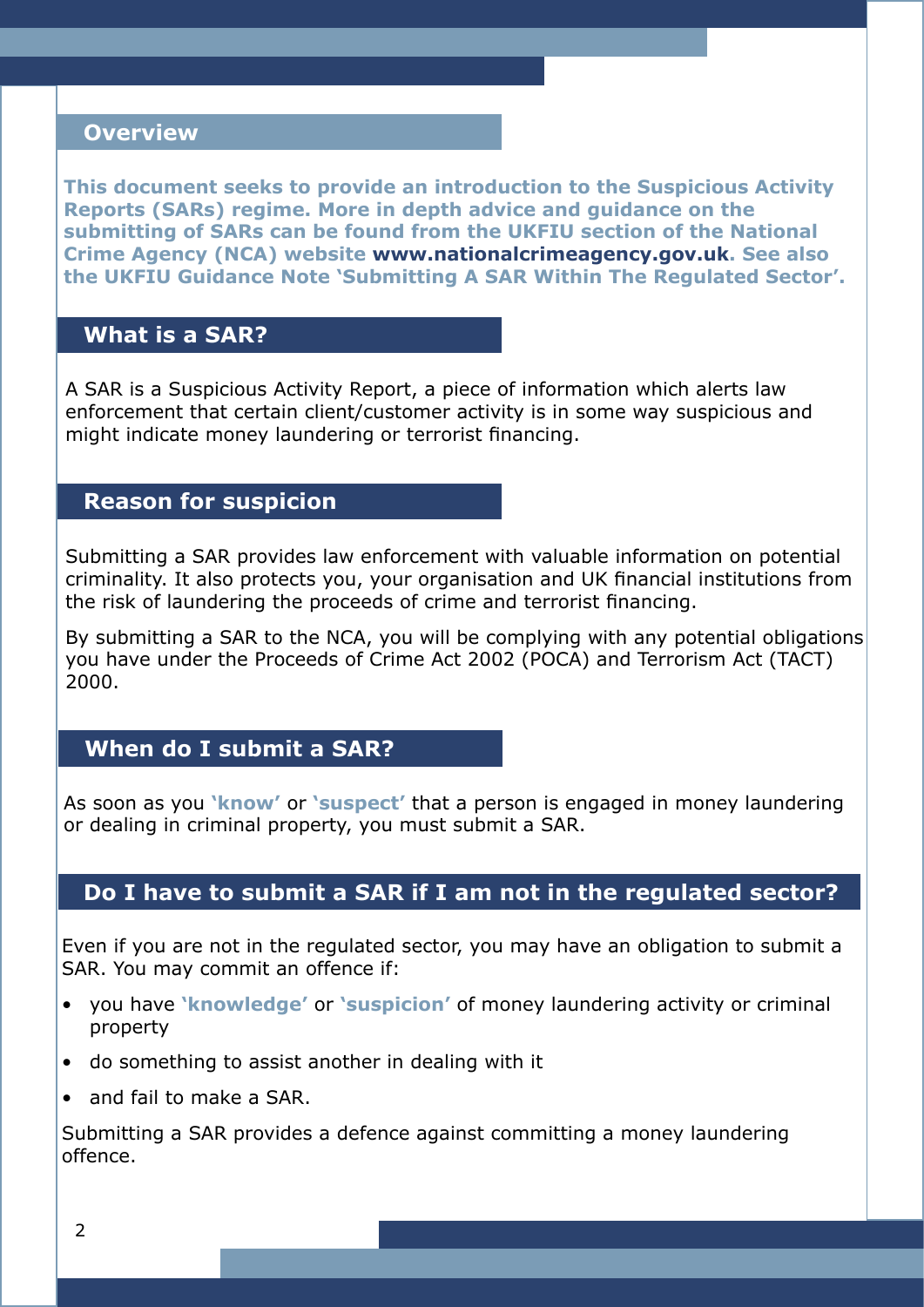## **Is the information contained in the SAR I submit held securely?**

All users of SARs adhere to specific guidelines to protect the confidentiality of SARs. Once a SAR is received by the NCA, it is held on a secure database. This database has strictly limited access to appropriate law enforcement and government agency staff. **THE INFORMATION IS ALWAYS HELD IN THE STRICTEST CONFIDENCE**. If, in the unlikely event you are made aware that any confidentiality may have been breached, you should contact the NCA immediately. This should be done on Freephone 0800 234 6657.

#### **May I inform a client/customer that I have made a report?**

You must not say anything to your client/customer which leads to an investigation being prejudiced. Once you have submitted your SAR you should remember your obligations not to make any disclosures which might constitute an offence of tipping off. This comes under section 333A of POCA or section 21D of the Terrorism Act (TACT) 2000. The NCA does not provide or approve standard wording for you to use in such circumstances. It is therefore recommended that you give careful consideration to how you will handle your relationship with the subject once you have submitted the SAR. This is particularly if the subject is a client or customer of your business. You may wish to discuss with your supervisor or professional body if you are unsure.

#### **What is obtaining a defence against money laundering or terrorist property in relation to SARs?**

Persons and businesses generally, and not just those in the regulated sectors, may avail themselves of a defence against a principal money laundering or terrorist financing offences for a specified future activity that they believe may involve the proceeds of crime.

The NCA can provide a reporter with a defence to those offences, and the relevant power is contained in s335 of POCA (seeking 'appropriate consent') and s21ZA of TACT (seeking 'prior consent').

A reporter can submit a SAR, setting out their suspicion about the activity or the individual, the actual activity for which they seek a defence and details of the proceeds of crime. The legislation gives the NCA seven working days to respond to the reporter, and if the decision is to provide a defence, then the reporter will receive an email with a letter informing them of the decision.

Where the NCA decides to refuses the reporter a defence, the activity must not proceed for a further 31 calendar days; or, if earlier, until further notified by the

NCA. When the NCA has made a decision to refuse, the reporter will be telephoned with the decision and receive an email with a letter informing them of the decision. Further information is available in a separate document published on the NCA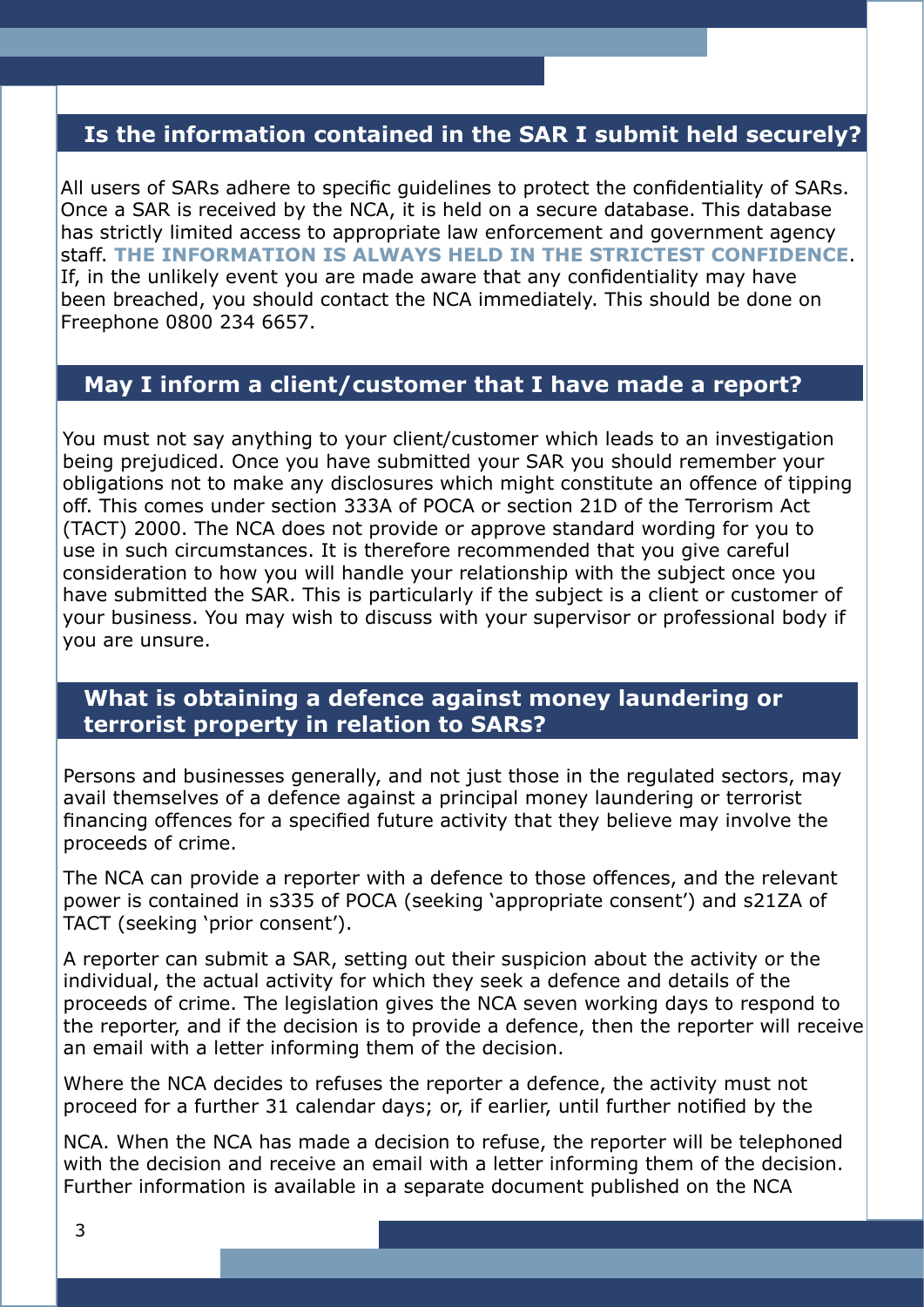website ([www.nationalcrimeagency.gov.uk\)](http://www.nationalcrimeagency.gov.uk) entitled 'Requesting a Defence Under POCA or TACT'; this provides information on the process to be followed and what to expect if you wish to apply to the NCA for a defence.

#### **Who do I send SARs to?**

To: The National Crime Agency (NCA)

#### How: Through the SAR Online system.

The NCA's electronic SAR Online system will allow your business to submit SARs in a secure and efficient manner and to receive a prompt acknowledgement. The SAR Online system is accessible through a link on the NCA website [\(www.](http://www.nationalcrimeagency.gov.uk) [nationalcrimeagency.gov.uk\)](http://www.nationalcrimeagency.gov.uk) or directly at https://[www.ukciu.gov.uk/saronline.aspx](http://www.ukciu.gov.uk/saronline.aspx)

#### **How do I register with SAR Online?**

You will require a unique email address in order to register for this service, and you can register by internet at the above address. You will be supplied with a password by email. When your account has been activated, you will be able to login, complete and submit SARs.

## **Enquiries and support**

Further help or guidance is available at [www.nationalcrimeagency.gov.uk](http://www.nationalcrimeagency.gov.uk). The NCA's dedicated support team provides a helpdesk facility to address problems encountered with any aspect of SAR Online. The support team is available from 9am to 5pm Monday to Friday (excluding Bank Holidays).

You can contact the SAR Online helpdesk on 020 7238 8282, leaving a clear message with a reason for your call and contact information for a call you back at the earliest convenience.

Please telephone 020 7238 8282 and select option '3' from the menu.

Further details on the UK's legislation and money laundering regulations are available from your regulator or the websites of Her Majesty's Treasury or the Home Office. Hard copy SARs can still be posted to: UKFIU, PO Box 8000, London SE11 5EN. *Please Note*: No acknowledgement will be sent out by the NCA for SARs submitted in hard copy.